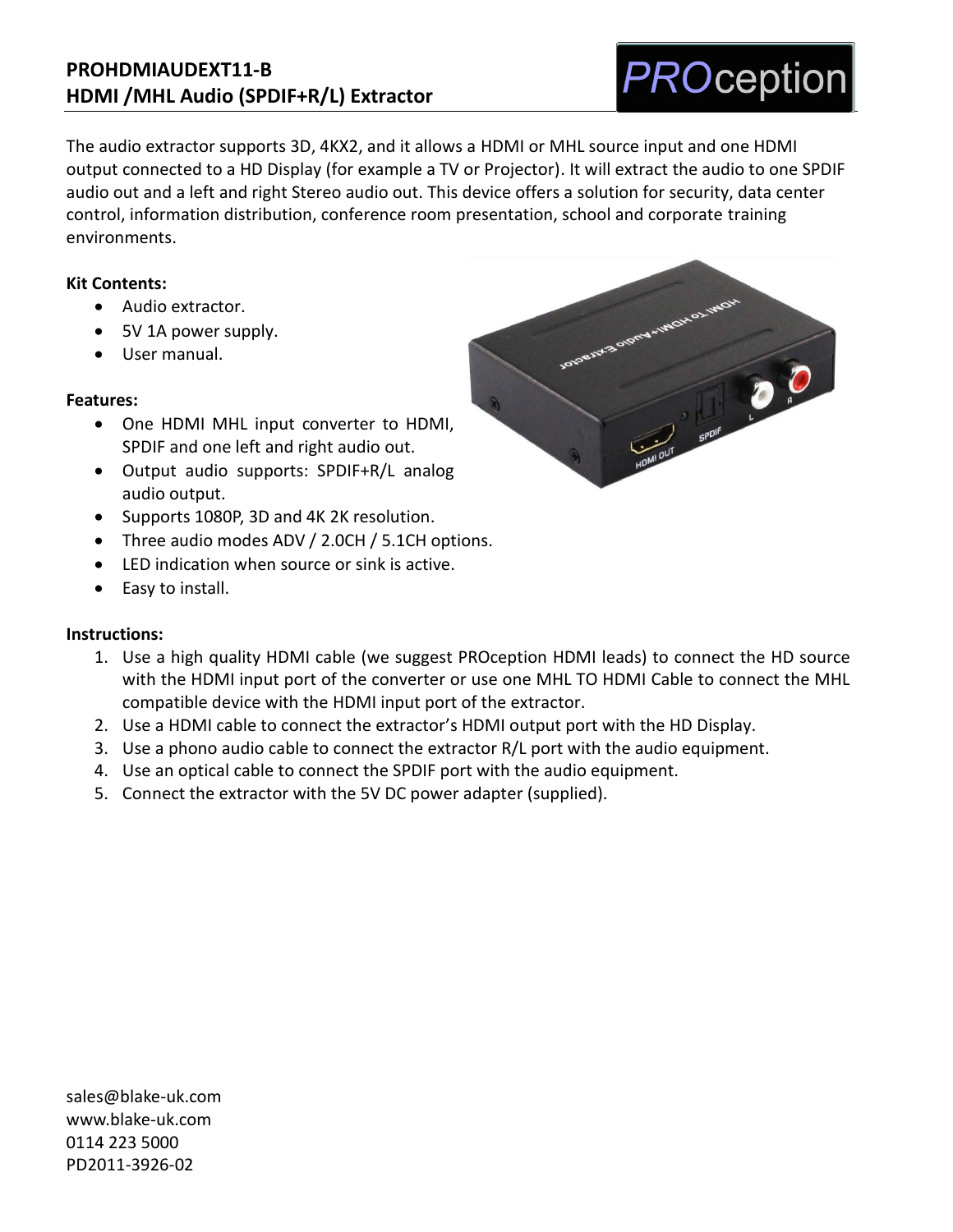

**DC5V:** 5V DC power input.

**PWR:** Power LED status light.

**HDMI/MHL IN:** HDMI/MHL dual mode input ports.

**Switch button for Audio output mode:** Choose between 5.1CH, 2.0CH, ADV (Advance Audio) output mode via the switch:

• When switching to 5.1CH audio output, the digital audio signal receiving device must support DTS/DOLBY-AC3 decoding.

• When audio output is switched to ADV [Advance Audio] mode, the audio output format will be decided by the audio device and its audio decoding ability.



**HDMI OUT:** HDMI output interface. **GREEN LED:** HDMI output led status light. **SPDIF:** SPDIF optical output. **L/R:** Analog soundtrack (L/R) output.

[sales@blake-uk.com](mailto:sales@blake-uk.com) [www.blake-uk.com](http://www.blake-uk.com/) 0114 223 5000 PD2011-3926-02